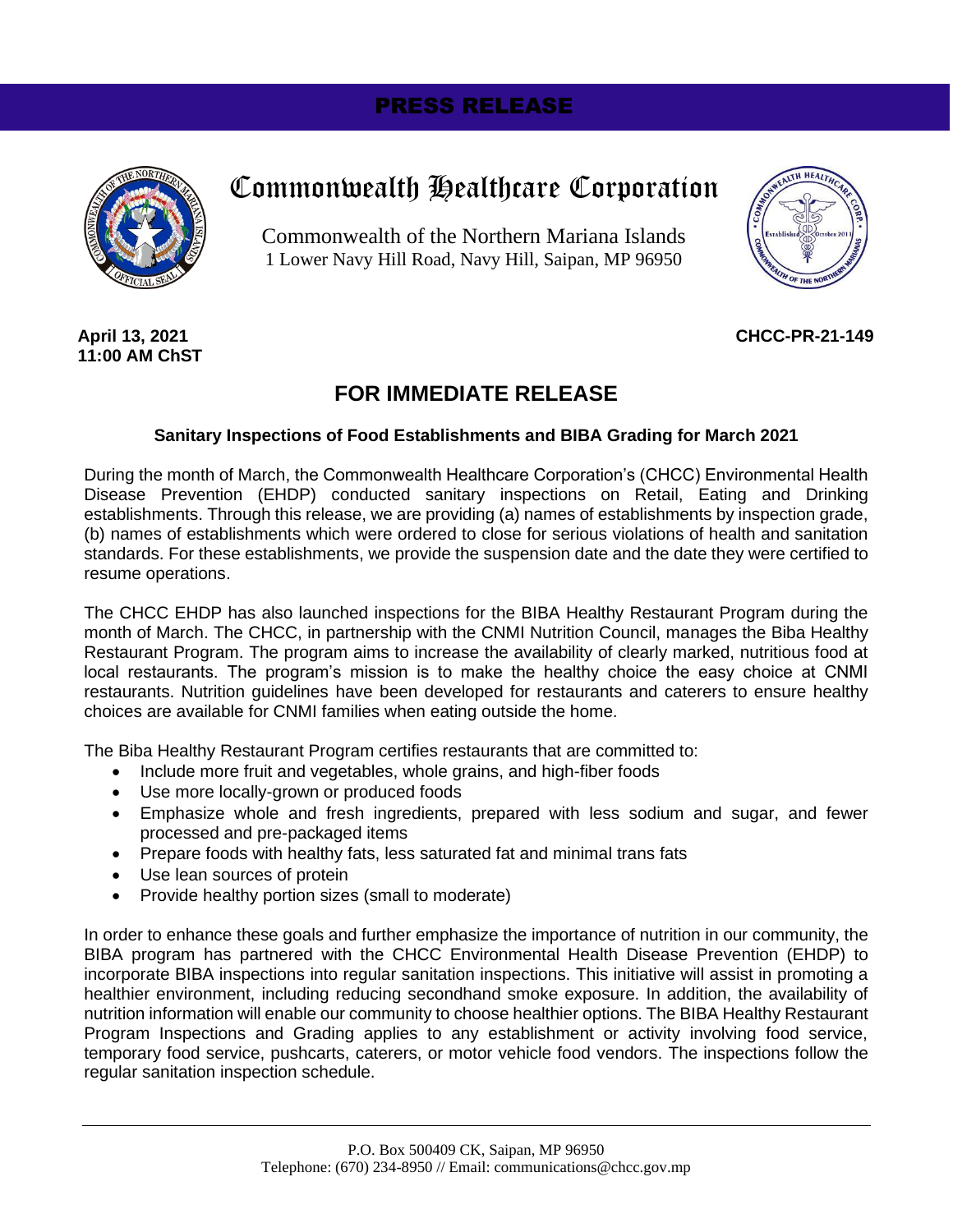The BIBA Healthy Restaurant Program is able to work towards BIBA certification with interested CNMI restaurants. Please call (670) 236-8719 or send an email to bibamenu@gmail.com to inquire about the program and request for an application.

# **BIBA Healthy Restaurant Program Inspection Criteria:**

- 1. No high-sodium condiments and sweeteners on the table including soy sauce, salt shakers, sugar packets, and powdered creamer (available upon request).
- 2. Provide a 100% smoke-free environment, including within 25 feet of the entrance. No obvious signs of smoking near the entrance, like ashtrays, cigarette litter, etc.
- 3. No smoking signs are posted in a clearly visible area at the entrance and throughout the establishment.
- 4. BIBA posters and other materials are posted and clearly visible in the restaurant.
- 5. BIBA items are clearly marked with the logo on the menu.
- 6. BIBA factsheet about project standards is available to customers upon request.
- 7. Data on number of BIBA menu items purchased provided quarterly to CHCC.

#### **BIBA Healthy Restaurant Program Inspection Grading Scale:**

- A+: All guidelines met (#1-7).
- A: At least any 4 of the 7 guidelines are met.
- $\bullet$  B: At least #1, #2, and #3 are met.
- C: At least #2 and #3 are met.

#### **Classifications for Food Safety Rating for an establishment receiving a score of:**

- 90-100 Grade A
- 80-89 Grade B
- 70-79 Grade C
- **> 69 Closure/Suspension**

#### **Results:**

#### **BIBA GRADING A+: 4 establishment(s)**

- 1. Everest Restaurant, Garapan
- 2. Caravan Restaurant, Garapan
- 3. Shirley's Restaurant, Garapan & Susupe
- 4. CHCC Cafeteria, Navy Hill

#### **BIBA GRADING C: 4 establishment(s)**

- 1. Salty's Bar and Grill, Garapan
- 2. Coffee Shop, Dan Dan
- 3. Rendezvous Restaurant, Chalan Lau Lau
- 4. Paris Croissant Bakery, Garapan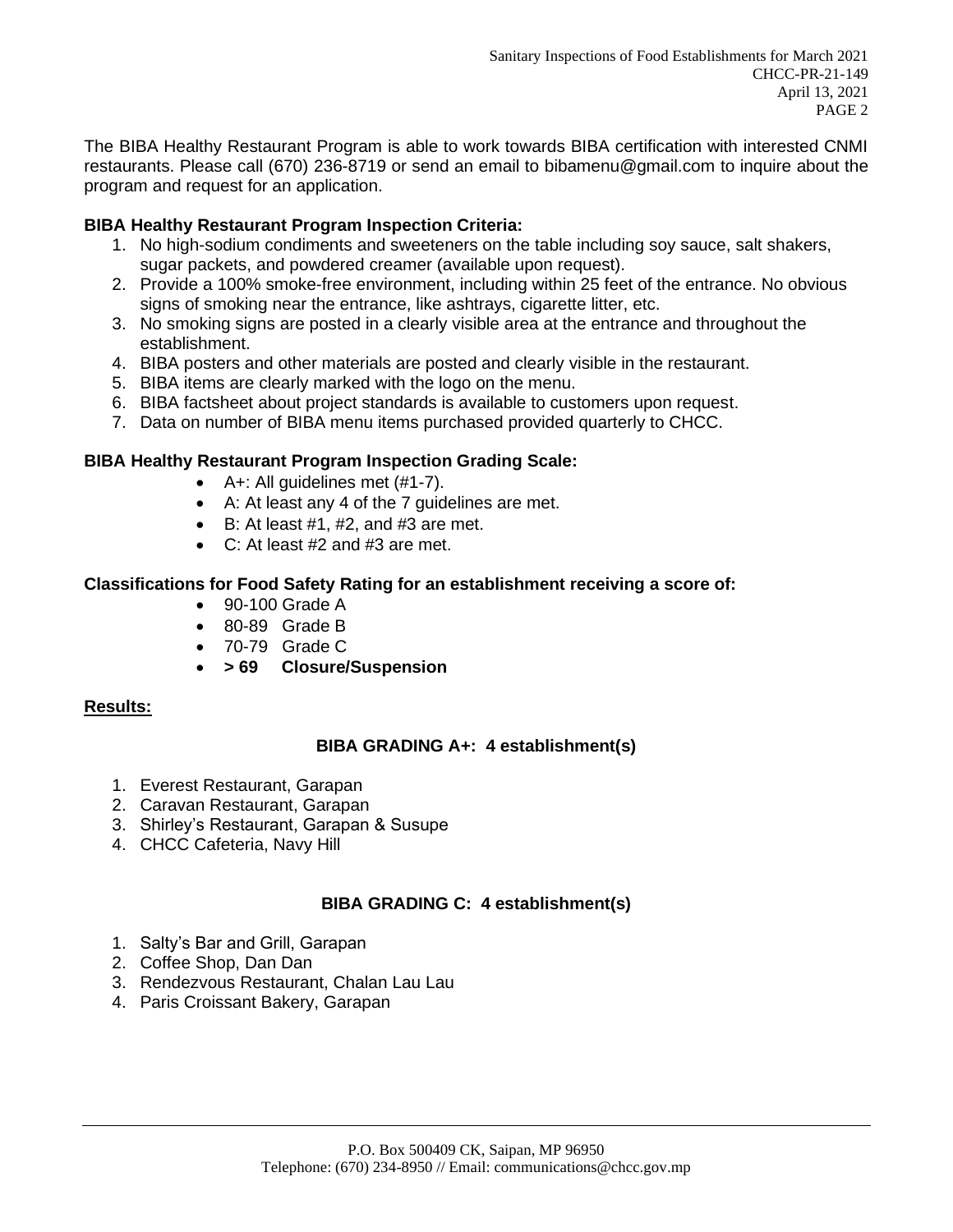# **Food Safety Rating - Grade A: 38 establishment(s)**

- 1. D'Elegance Restaurant, Garapan
- 2. Julie's BBQ Stand, Garapan
- 3. Tribes Bar & Grill, Garapan
- 4. Korea House Restaurant, Susupe
- 5. Free Town Wholesale, San Antonio
- 6. Himawari, Garapan
	- Restaurant
	- Café
	- Main Kitchen
	- Wholesale
- 7. JM Gift Shop, Chalan Lau Lau
- 8. Zoom Café, Susupe
- 9. Tian Market I, Chalan Kanoa
- 10. Star Water, Garapan
- 11. The Old B-Bank, Garapan
- 12. Aqua Resort Club, Achugao
	- Sunset Beach BBQ
	- Taga Banquet Hall
	- Main Kitchen
	- Cafeteria
	- Costa Coffee Shop
	- Michelle's Beach Bar
	- Bakery
	- Rey Lounge
	- Vino Lobby Bar
	- Gift shop
	- Plumeria Hall
	- Kevin Prime Rib & Seafood
- 13. Marianas Breeze, Gualo Rai
- 14. Star Sand, Garapan
	- Retail
	- Snack Bar
- 15. Furusato Restaurant, Garapan
- 16. Green Consume Market II, Chalan Lau Lau
- 17. Terry and Bolis Snack Bar, Kagman
- 18. Paris Croissant Bake Shop, Garapan
- 19. Coffee Shop, Dan Dan
- 20. Sister Market, San Antonio
- 21. New Sara Market, Capitol Hill
- 22. Rendezvous Restaurant, Chalan Lau Lau
- 23. Winchell's Donut House, Susupe
- 24. Salty's Bar and Grill, Garapan

#### **Tinian:**

1. Island Store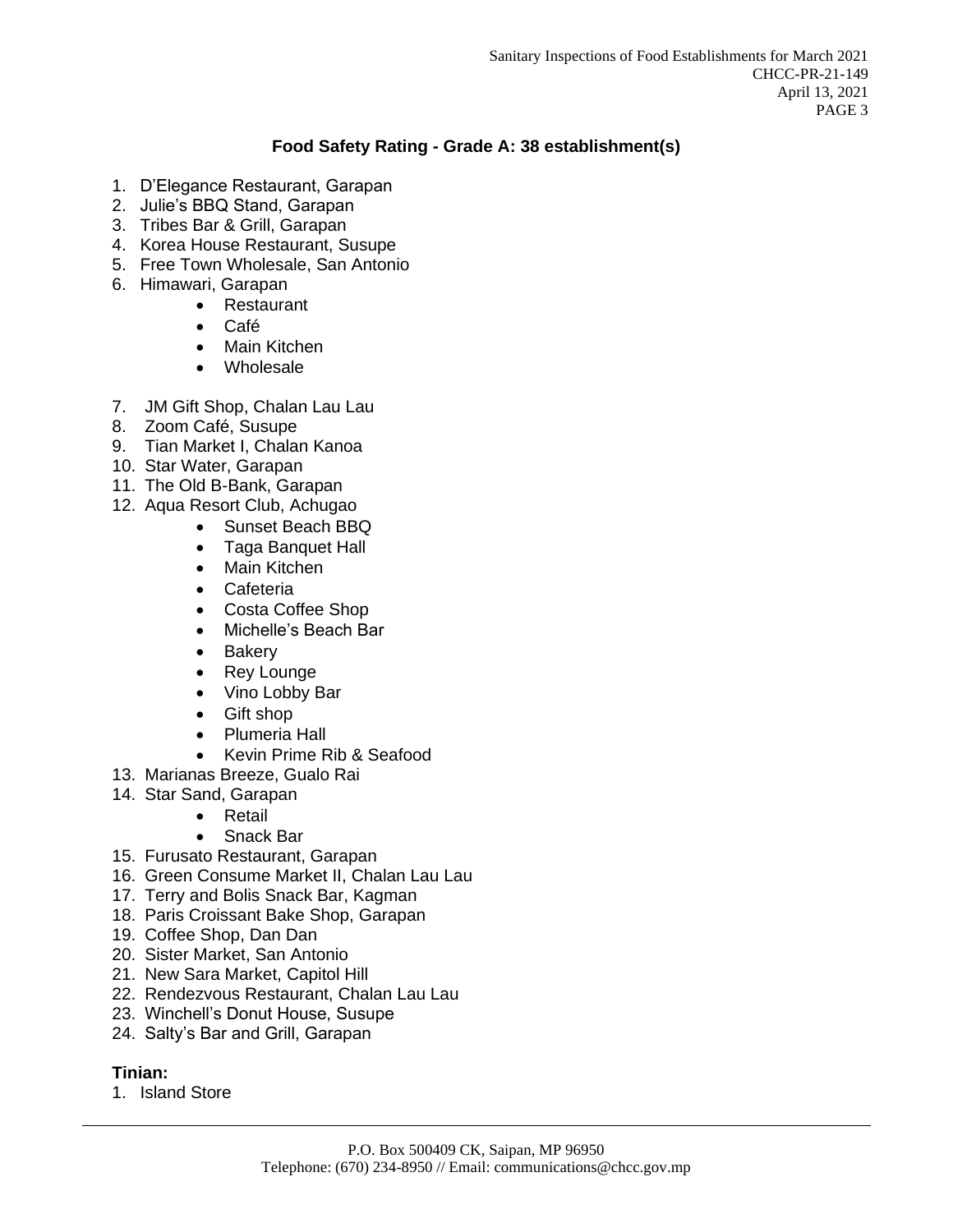- Retail
- Snack Mobile
- 2. Tinian Ice & Water Bottling Co.
	- Retail
	- Processing Plant
- 3. Kerida's Restaurant & BBQ House
	- Snack Mobile
- 4. Tian Hong Market
	- Retail
	- Butcher & Packing
- 5. Noi Thai's Kitchen
- 6. K-Twon Coffee

## **Rota:**

- 1. Katie's Catering
- 2. Pizzaria Bar & Grill
- 3. Harvest Mart
- 4. Lucky II Mart
- 5. 3 Kings Market TOO!

## **Food Safety Rating - Grade B: 6 establishment(s)**

- 1. Pier Restaurant, Garapan
- 2. Wu's Beans and Sprouts Wholesale, As Lito
- 3. Café Judy's, As Lito
- 4. Genpro Wholesale, San Antonio
- 5. Aiko's Café, Dan Dan
- 6. XK Market, Chalan Kanoa

# **Food Safety Rating - Grade C: 1 establishment(s)**

1. New Top Store, Dan Dan

#### **Establishment(s) ordered CLOSED for serious violations of health and sanitation standards.**

- 1. Lao Market, Chalan Kanoa Charlessen Closed on 3/18/21
- 2. Pacific Star Wholesale, Chalan Kanoa Closed on 3/23/21
- 3. Green Consume Market, As Lito Closed on 3/26/21
- 4. Family Store, Garapan Closed on 3/30/21

For more information, contact:

EHDP office at (670) 664-4870/72/73, or email the Director of EHDP, John Tagabuel, at [john.tagabuel@dph.gov.mp.](mailto:john.tagabuel@dph.gov.mp)